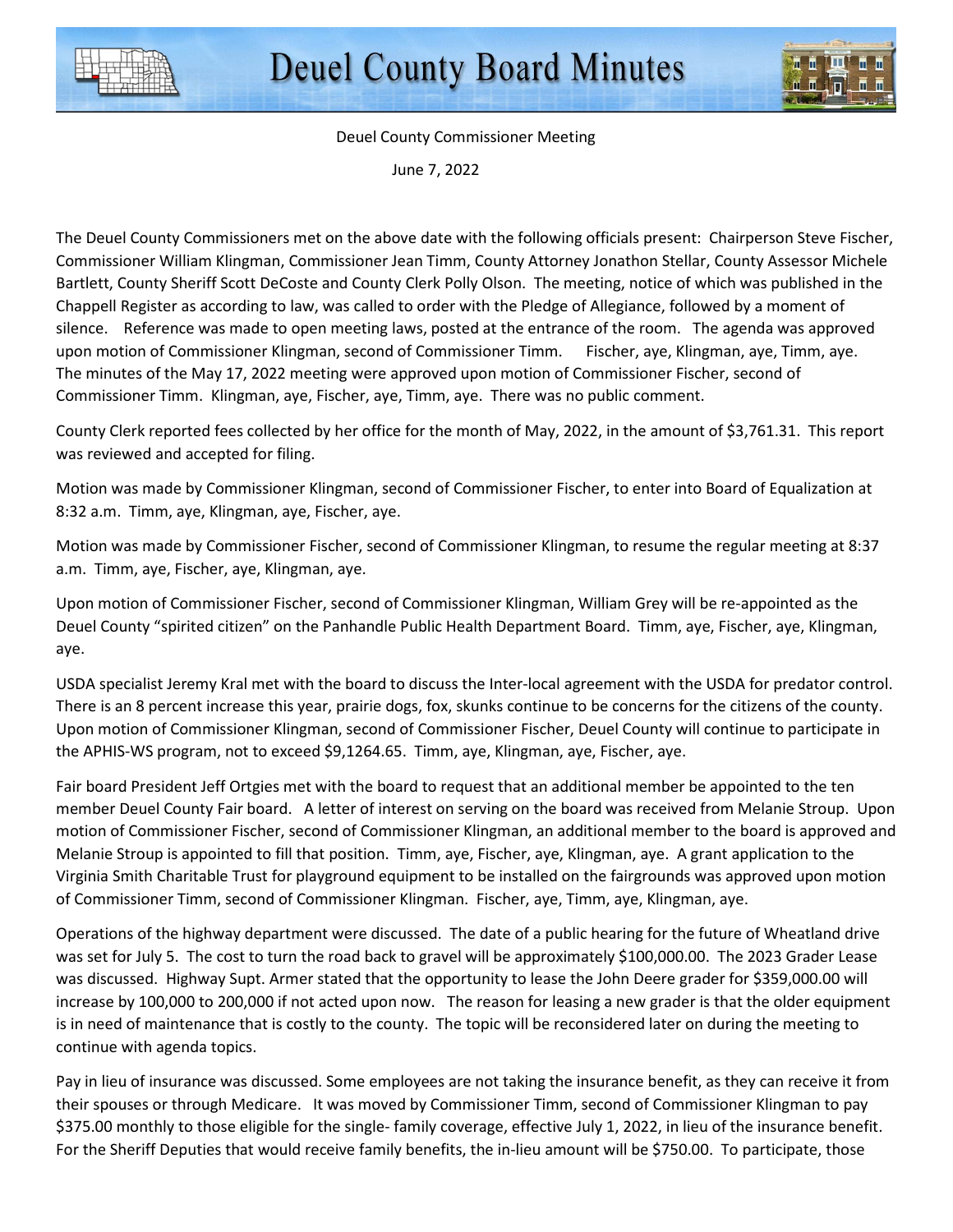taking the "in-lieu" will have to provide a certificate of credible coverage annually. Fischer, aye, Timm, aye, Klingman, aye.

Updates to the county personnel policy will be reviewed and approved during the June 21 meeting.

Sheriff Scott DeCoste presented a report of activities within his office. He presented a report of fees collected by his office in the amount of \$406.61, for the month of May, 2022. This report was reviewed and accepted for filing.

Discussion regarding the lease of a new grader was resumed. Motion was made by Commissioner Klingman, second of Commissioner Timm, to lease a John Deere 772GP AWD in the amount of \$359,199.00 from the State bid, a five-year lease, first payment, \$53,705.87 due March 2024, to be delivered in March of 2023, Caterpillar G26 will be sold to offset the cost. Fischer, aye, Klingman, aye, Timm, aye.

Consideration of pay increases will be made during the June 21 meeting.

Warrants in the amount of \$107,317.48, were approved upon motion of Commissioner Fischer, second of Commissioner Klingman, (Payroll \$34,507.17, Claims \$72,810.29), Timm, aye, Fischer, aye, Klingman, aye.

|                                     | <b>GENERAL</b>            |          |
|-------------------------------------|---------------------------|----------|
| <b>PAYROLL</b>                      |                           | 23850.37 |
| <b>ALL STATE</b>                    | <b>PAYROLL DEDUCTIONS</b> | 37.69    |
| <b>AMERICAN FAMILY</b>              | <b>PAYROLL DEDUCTIONS</b> | 180.53   |
| <b>ANNA COLLINS</b>                 | <b>SERVICES</b>           | 500.00   |
| <b>BLUE CROSS BLUE SHIELD</b>       | <b>HEALTH INSURANCE</b>   | 14262.92 |
| <b>BLUE CROSS BLUE SHIELD-</b>      |                           |          |
| <b>DENTAL</b>                       | <b>PAYROLL DEDUCTIONS</b> | 513.84   |
| <b>BYTES MANAGED IT</b>             | <b>SERVICES</b>           | 622.48   |
| C-WEED                              | CONTRACT/SERVICES         | 2378.45  |
| <b>CENTURY LINK</b>                 | <b>TELEPHONE</b>          | 662.36   |
| <b>CENTURY LINK</b>                 | <b>TELEPHONE</b>          | 53.80    |
| <b>CENTURY LINK</b>                 |                           |          |
| <b>COMMUNICATIONS</b>               | <b>TELEPHONE</b>          | 72.47    |
| <b>CHAPPELL MUNICIPAL UTILITIES</b> | <b>UTILITIES</b>          | 233.40   |
| <b>CHAPPELL REGISTER</b>            | PRINTING/PUBLISHING       | 403.14   |
| <b>CHAPPELL SUPER FOODS</b>         | <b>SUPPLIES</b>           | 1.28     |
| <b>DEUEL COUNTY COURT</b>           | <b>FEES</b>               | 221.00   |
| <b>EAKES</b>                        | <b>SUPPLIES</b>           | 848.01   |
| <b>FIRST CONCORD</b>                | <b>PAYROLL DEDUCTIONS</b> | 229.58   |
| HAMILTON TELECOMMUNICA              | <b>INTERNET</b>           | 29.00    |
| <b>HANSEN'S PETROLEUM</b>           | <b>FUEL</b>               | 2181.85  |
| <b>HOMETOWN LEASING</b>             | <b>COPIERS</b>            | 322.98   |
| <b>JIM REICHMAN</b>                 | <b>SERVICES</b>           | 800.00   |
|                                     | <b>COURT APPT.</b>        |          |
| <b>LEEF LAW</b>                     | <b>ATTORNEY</b>           | 5229.44  |
| <b>MADISON NATIONAL LIFE</b>        | LIFE INSURANCE            | 18.85    |
| <b>MID-AMERICAN BENEFITS</b>        | <b>ADMIN BUY-BACK</b>     | 147.25   |
| CALVARY SPC I L.L.C.                | <b>PAYROLL DEDUCTIONS</b> | 161.59   |
| MIPS INC.                           | AS/400                    | 1486.43  |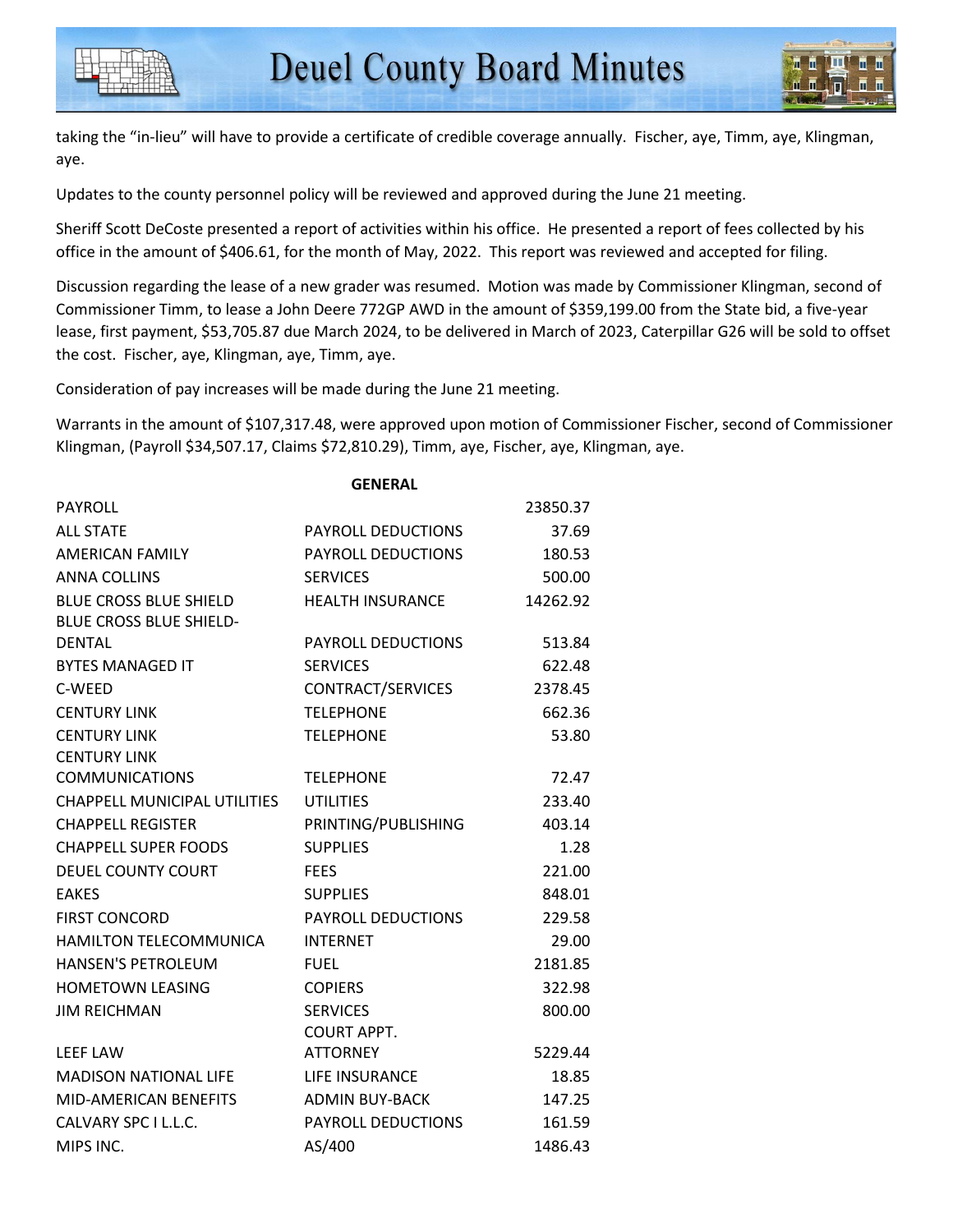

## Deuel County Board Minutes



| <b>MODERN IMAGING</b>           | <b>EQUIPMENT</b>                     | 161.80   |
|---------------------------------|--------------------------------------|----------|
| <b>NACO</b>                     | <b>DUES</b>                          | 1053.38  |
| NE ASSN OF CC, ROD, EC          | <b>REGISTRATION</b>                  | 125.00   |
| NEBRASKA CHILD SUPPORT          |                                      |          |
| <b>PYMT</b>                     | PAYROLL DEDUCTIONS                   | 125.00   |
| NEBRASKA STATE PATROL           | <b>SUBSCRIPTION</b>                  | 382.50   |
| NEBRASKA SUPREME COURT          | <b>INTERLOCAL DC</b><br><b>PHONE</b> | 3644.90  |
| <b>OPTK NETWORKS</b>            | INSTALL/SERVICE                      | 1075.65  |
| PELL REPORTING                  | <b>SERVICES</b>                      | 146.25   |
| <b>PLIC</b>                     | LIFE INSURANCE                       | 7.16     |
| <b>RICK'S AUTO &amp; TIRES</b>  | REP/MNT                              | 384.02   |
|                                 | <b>COURT APPT.</b>                   |          |
| <b>ROBERT HARVOY</b>            | <b>ATTORNEY</b>                      | 314.65   |
|                                 | <b>COURT APPT.</b>                   |          |
| <b>STEVEN ELMSHAEUSER</b>       | <b>ATTORNEY</b>                      | 1043.00  |
| T.T.L. - STATE                  | PAYROLL DEDUCTIONS                   | 1053.45  |
| T.T.L. - RETIREMENT             | PAYROLL DEDUCTIONS                   | 1519.99  |
| T.T.L. - RETIREMENT             | <b>COUNTY SHARE</b>                  | 3220.93  |
| <b>TERRY DUFFIELD</b>           | ANIMAL CONTROL                       | 550.00   |
| THE NEW KJV                     | <b>SERVICES</b>                      | 255.00   |
| T.T.L. - SOCIAL SECURITY        | PAYROLL DEDUCTIONS                   | 2416.52  |
| T.T.L. - SOCIAL SECURITY        | <b>COUNTY SHARE</b>                  | 3475.49  |
| T.T.L. - FEDERAL                | PAYROLL DEDUCTIONS                   | 2338.24  |
| <b>US BANK - ASSESSOR</b>       | <b>POSTGE</b>                        | 14.70    |
| <b>US BANK-SHERIFF</b>          | POST/EXP/EQUIP                       | 2706.49  |
| <b>VERIZON WIRELESS</b>         | <b>CELL PHONES</b>                   | 320.08   |
| <b>VISION SERVICE PLAN</b>      | PAYROLL DEDUCTIONS                   | 240.82   |
| <b>VISTABEAM</b>                | <b>INTERNET</b>                      | 83.90    |
|                                 | CONSULTING                           |          |
| <b>WOODS &amp; AITKEN</b>       | <b>SERVICES</b>                      | 140.00   |
| <b>ZOE GORHAM</b>               | <b>INTERN SERVICES</b>               | 352.00   |
|                                 | <b>ROAD &amp; BRIDGE</b>             |          |
| PAYROLL                         |                                      | 10656.82 |
| <b>ANTHONY ARMER</b>            | <b>CELL</b>                          | 50.00    |
| <b>BLUE CROSS BLUE SHIELD</b>   | <b>HEALTH INSURANCE</b>              | 6706.01  |
| <b>BLUE CROSS BLUE SHIELD -</b> |                                      |          |
| <b>DENTAL</b>                   | PAYROLL DEDUCTIONS                   | 162.66   |
| <b>CENTURY LINK</b>             | <b>TELEPHONE</b>                     | 67.93    |
| <b>CENTURY LINK</b>             |                                      |          |
| <b>COMMUNICATIONS</b>           | <b>TELEPHONE</b>                     | 12.45    |
| CHAPPELL MUNICIPAL UTILITIES    | <b>UTILITIES</b>                     | 168.55   |
| <b>FIRST CONCORD</b>            | PAYROLL DEDUCTIONS                   | 197.91   |
| <b>MURPHY TRACTOR &amp;</b>     |                                      |          |
| <b>EQUIPMENT</b>                | REP/MNT                              | 318.52   |
| NEBRASKA MACHINERY              | REP/MNT                              | 291.50   |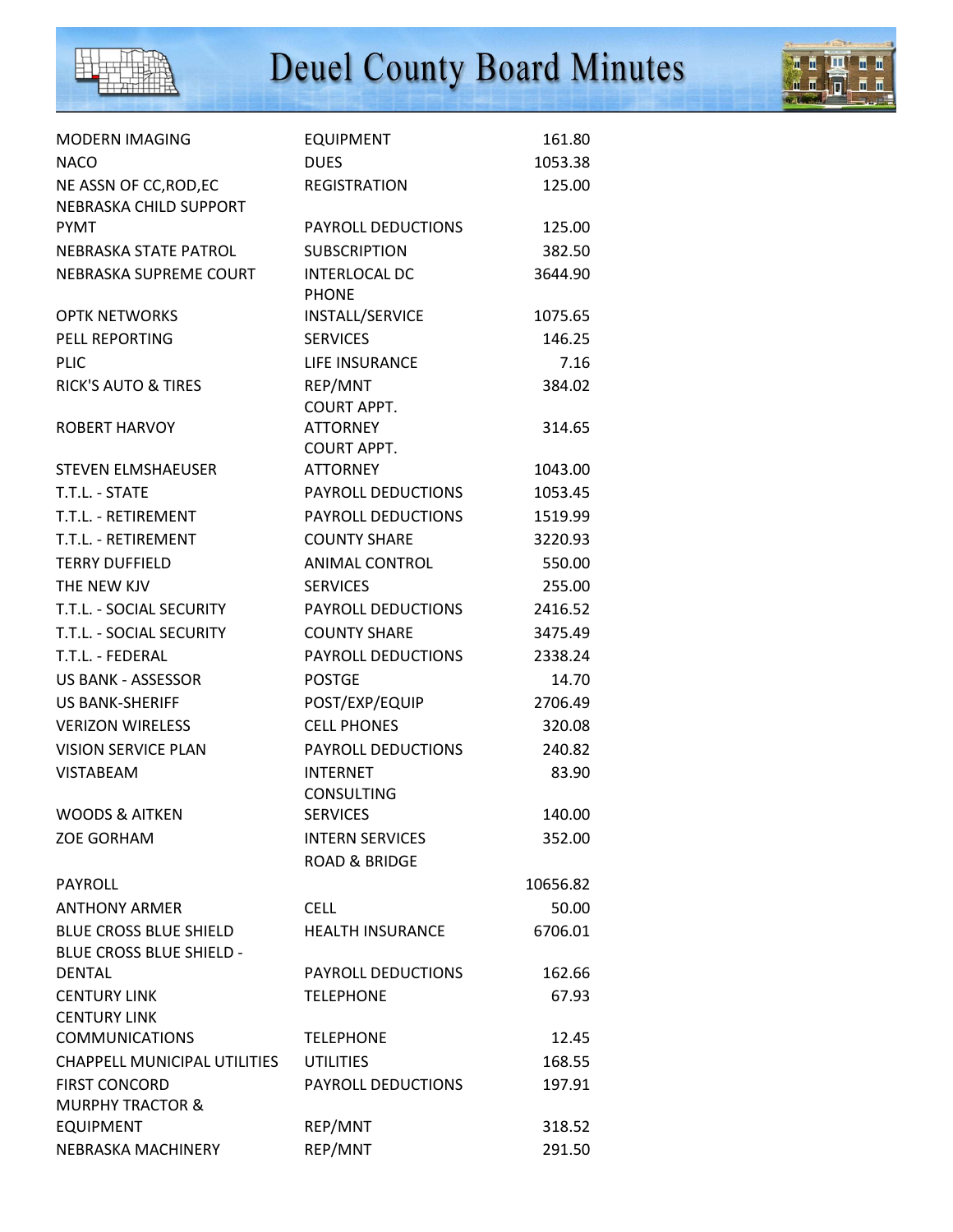## **Deuel County Board Minutes**

| PANHANDLE AUTO GROUP             | REP/MNT                      | 942.28  |
|----------------------------------|------------------------------|---------|
| <b>RUDY'S GAS TIRE &amp; OIL</b> | REP/MNT                      | 57.37   |
| T.T.L. - STATE                   | PAYROLL DEDUCTIONS           | 454.54  |
| T.T.L. - RETIREMENT              | PAYROLL DEDUCTIONS           | 659.86  |
| T.T.L. - SOCIAL SECURITY         | PAYROLL DEDUCTIONS           | 1058.97 |
| T.T.L. - FEDERAL                 | PAYROLL DEDUCTIONS           | 979.45  |
| <b>US BANK</b>                   | POST/UTIL/EXP/FUEL           | 376.10  |
| <b>VALLEY REPAIR</b>             | REP/MNT                      | 46.56   |
| <b>VILLAGE OF BIG SPRINGS</b>    | GARBAGE                      | 30.00   |
| <b>VISION SERVICE PLAN</b>       | PAYROLL DEDUCTIONS           | 42.69   |
|                                  | <b>LODGING TAX PROMOTION</b> |         |
| <b>KONNI SAUDER</b>              | SERVICES/EXP                 | 715.03  |
| LINCOLN HIGHWAY SCENIC HWY       | <b>DUES</b>                  | 200.00  |
|                                  | <b>FAIR</b>                  |         |
| CHAPPELL MUNICIPAL UTILITIES     | <b>UTILITIES</b>             | 178.93  |
| ROOP CONSTRUCTION                | REP/MNT                      | 300.00  |
|                                  | 911                          |         |
| N.P.P.D.                         | <b>UTILITIES</b>             | 43.72   |

There being no further business, the board adjourned at 11:18 a.m. The next regular meeting of the Board of Commissioners will be Tuesday, June 21, 2022, upon motion of Commissioner Timm, second of Commissioner Fischer. Klingman, aye, Timm, aye, Fischer, aye.

Attest:

Deuel County Clerk, Polly L. Olson

Board of Equalization

June 7, 2022

The Deuel Board of Equalization met on the above date to hear Tax List Corrections and review/approve permissive exemptions, with the following present: Commissioner Steven Fischer, Commissioner William Klingman, Commissioner Jean Timm, County Attorney Jonathon Stellar, County Assessor Michele Bartlett and County Clerk Polly Olson.

Tax List Correction #860, parcel ID 153.00. Correcting adjustments that were never made after a split was made for 2 parcels that were given to his sons. Motion was made by Commissioner Fischer, second of Commissioner Klingman, to approve Tax List Correction #860. Timm, aye, Fischer, aye, Klingman, aye.

Motion was made by Commissioner Klingman, second of Commissioner Timm, to allow Assessor Michele Bartlett to change valuation of those properties that have been changed to due to clerical errors that were found after March 19, 2022. Fischer, aye, Klingman, aye, Timm, aye.

There being no further business, the Board of Equalization adjourned to resume the regular meeting of the Board of Commissioners at 8:37 a.m. upon motion of Commissioner Fischer, second of Commissioner Klingman. Timm, aye, Fischer, aye, Klingman, aye.